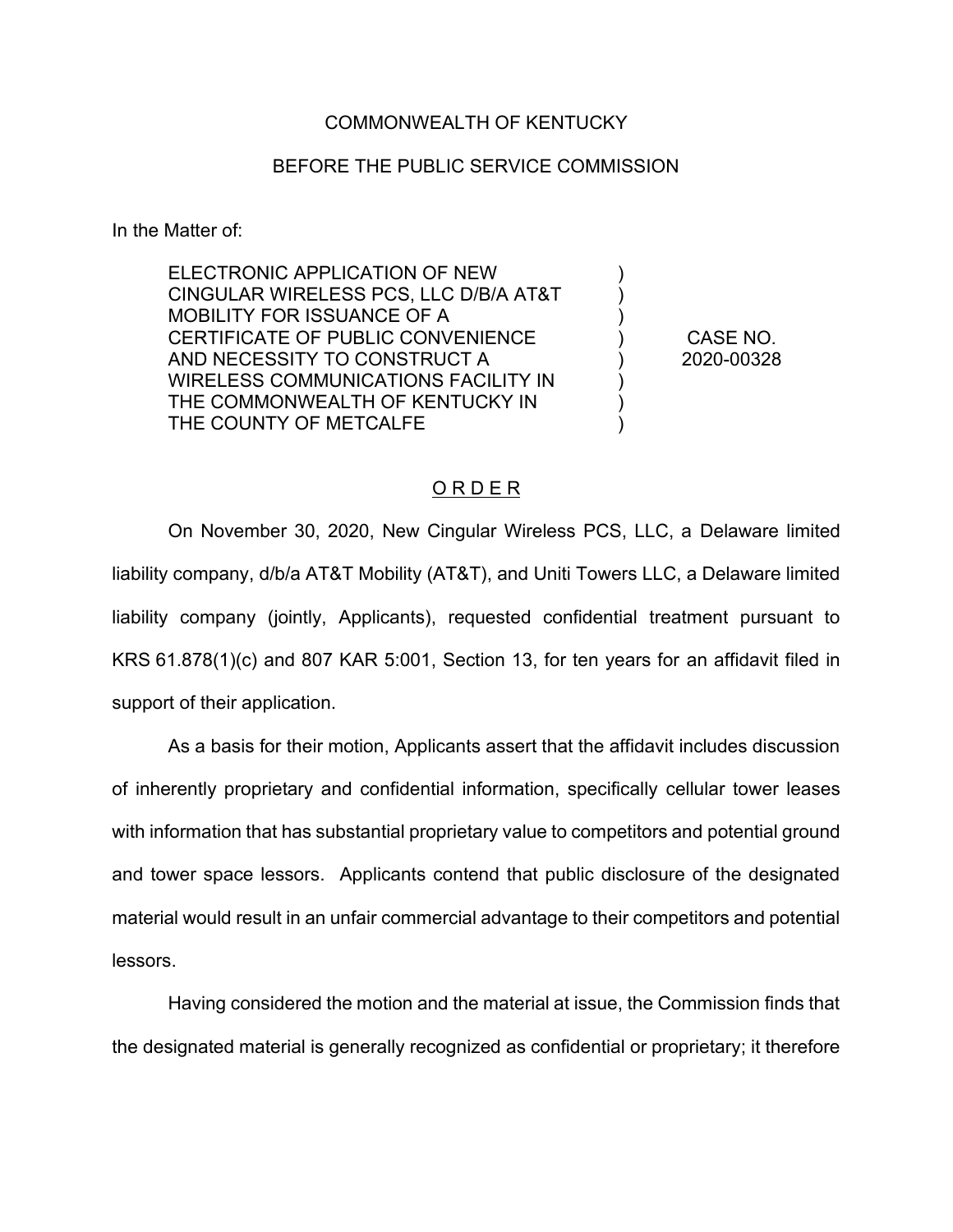meets the criteria for confidential treatment and is exempted from public disclosure pursuant to KRS 61.878(1)(c) and 807 KAR 5:001, Section 13.

IT IS THEREFORE ORDERED that:

1. Applicant's motion for confidential treatment is granted.

2. The designated material granted confidential treatment by this Order shall not be placed in the public record or made available for public inspection for ten years or until further Order of this Commission.

3. Use of the designated material granted confidential treatment by this Order in any Commission proceeding shall comply with 807 KAR 5:001, Section 13(9).

4. Applicants shall inform the Commission if the designated material granted confidential treatment by this Order becomes publicly available or no longer qualifies for confidential treatment.

5. If a nonparty to this proceeding requests to inspect the material granted confidential treatment by this Order and the period during which the material has been granted confidential treatment has not expired, Applicants shall have 30 days from receipt of written notice of the request to demonstrate that the material still falls within the exclusions from disclosure requirements established in KRS 61.878. If Applicants are unable to make such demonstration, the requested material shall be made available for inspection. Otherwise, the Commission shall deny the request for inspection.

6. The Commission shall not make the requested material available for inspection for 30 days from the date of service of an Order finding that the material no longer qualifies for confidential treatment in order to allow Applicants to seek a remedy afforded by law.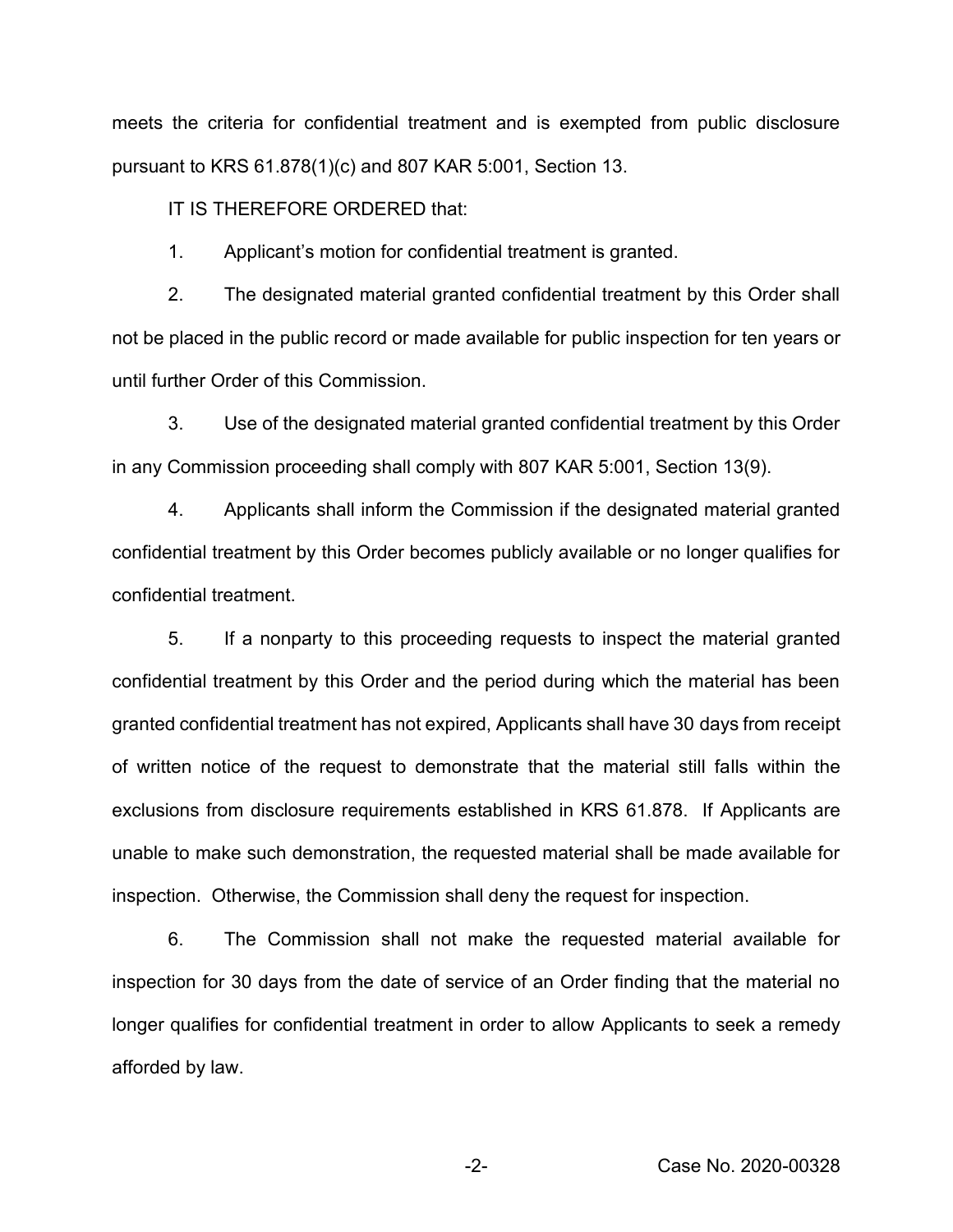By the Commission



ATTEST:

\_\_\_\_\_\_\_\_\_\_\_\_\_\_\_\_\_\_\_\_\_\_

Executive Director

Case No. 2020-00328